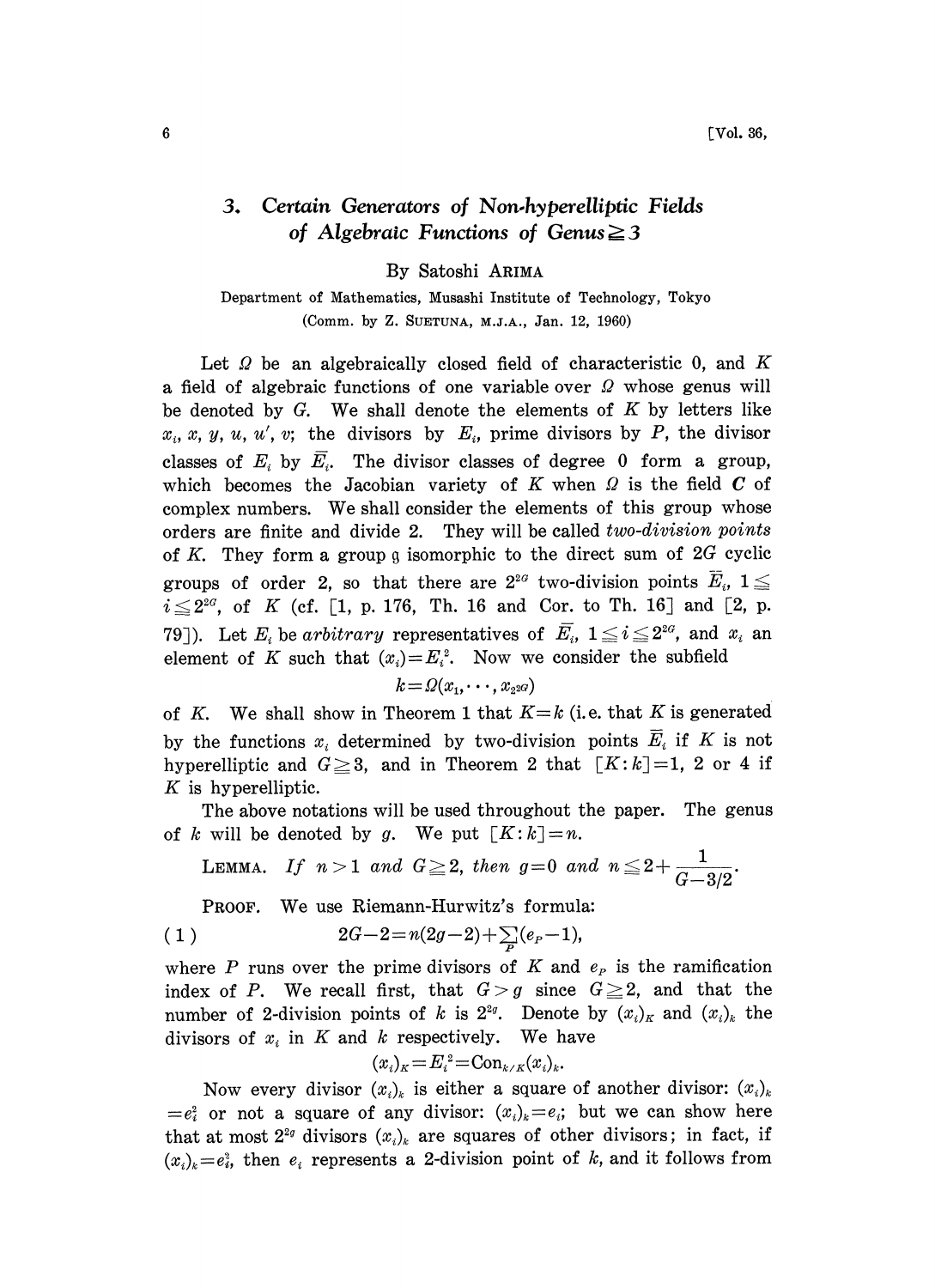$$
E_i^2 = \text{Con}_{k \times K}(e_i^2) \text{ and } E_i = \text{Con}_{k \times K}(e_i) \text{ that*}
$$
  

$$
i + h \Rightarrow E_i + E_h \text{ in } K \Rightarrow e_i + e_h \text{ in } k,
$$

so that these  $e_i$  represent distinct 2-division points of k and hence the number of divisors  $(x_i)_k$  which are squares of other divisors, is at most  $2^{2g}$ .

This being so, we see that at least  $2^{2a}-2^{2a}$  divisors  $(x_i)_k$  are not squares of any divisors of  $k$ ; we use, from now on, suffix  $j$  and  $h$  to denote these  $x_i$ ,  $e_i$  and  $E_i$ :

2 (x)--e, E]--Con/:(e).

Call b the least common multiple of the denominators of the  $e_i$ 's, and put

$$
(3) \t e_j = \frac{a_j}{b}, \t \deg b = \deg a_j = m.
$$

If  $j \neq h$ , we have  $a_j \neq a_h$  but  $a_j \sim a_h$ . Denote by M the totality of prime divisors of k which appear in some  $a_i$ , with odd exponents, and let  $l$  be the number of divisors belonging to  $M$ . Then we have (4)  $l \geq 2(G-g)+1.$ 

In fact, suppose that  $a_j$  and  $a_k$  ( $j \neq h$ ) have the same factors up to their square factors:

$$
a_j = (p_{j_1} \cdots p_{j_r}) (q_{j_{r+1}} \cdots q_{j_s})^2,
$$
  
\n
$$
a_n = (p_{j_1} \cdots p_{j_r}) (q_{j_{r+1}} \cdots q_{j_s})^2, r+2s = m,
$$

then we have

$$
\left(\frac{q_{j_{r+1}}\cdots q_{j_s}}{q_{h_{r+1}}\cdots q_{h_s}}\right)^2=\frac{a_j}{a_h}=\frac{e_j}{e_h}\sim 1.
$$

On the other hand, we see that

$$
j\neq h \Rightarrow \operatorname{Con}_{k/K}(e_j/e_h)^{\frac{1}{2}}=E_j/E_h+1 \Rightarrow \frac{q_{j_{r+1}}\cdots q_{j_s}}{q_{h_{r+1}}\cdots q_{h_s}}=\frac{e_j}{e_h}+1 \text{ in } k,
$$

so that, if we fix  $a_j$ , these  $q_{j_{r+1}} \cdots q_{j_s}/q_{n_{r+1}} \cdots q_{n_s}$  represent distinct 2division points of  $k$  and the number of these 2-division points does not exceed  $2^{2g}$ . Thus we see that, for a given  $a_j$ , the number of  $a_k$ 's which coincide with  $a_j$  up to their square factors is at most  $2^{2g}$ . Therefore, if we classify all the  $a_j$ 's by bringing those  $a_j$ 's which have the same factors up to their square factors into the same class, then the number of the classes is at least  $(2^{2a}-2^{2a})/2^{2a}=2^{2(a-a)}-1$ . Now from the meanings of *l* and *m*, we have clearly  $2^{2(a-q)} - 1 \leq {n \choose m} + {n \choose m+2} + \cdots \leq 2^{l-1}$ . So we get  $2^{2(G-g)} \leq 2^{t-1}$ . The formula (4) is thereby proved.

Now if a prime divisor  $p \in M$  appears in b with an even exponent, then it follows clearly from (2) and (3) that  $p$  is ramified in  $K$ ; if  $p$ occurs in  $a_j$  and b both with odd exponents, then p occurs in the denominator of the reduced expression of another  $e_h$  with an odd exponent

 $\ast$   $\sim$  denotes the linear equivalence relation between two divisors.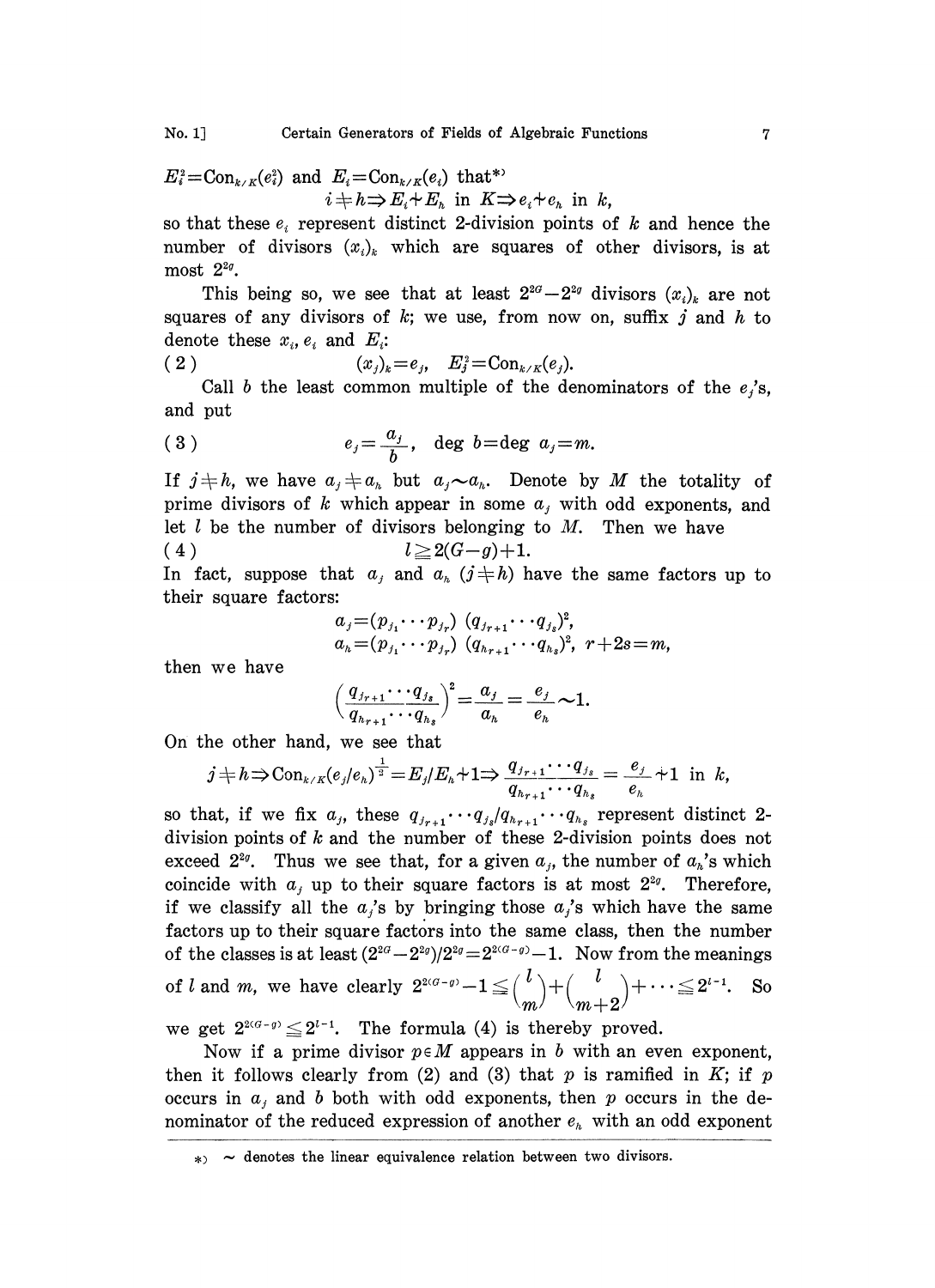(since <sup>b</sup> is the common multiple of the denominators of the reduced expressions of  $e_i$ 's), and so p is also ramified in K. Every  $p \in M$  is therefore ramified in K.

We shall now show that

$$
(5) \qquad \qquad \sum_{P|p} (e_P - 1) \geq n/2
$$

for l prime divisors  $p \in M$ . To show this, write  $Con_{k/K}(p)=(P_1^{u_1}\cdots P_n^{u_n})^2$ ,  $e_{P_i}=2u_i$ , then we have  $n=[K:k]\!=\!2u_1+\cdots +2u_n\geq 2h$  since the constant field  $\Omega$  is algebraically closed, and so we have  $n/2 \leq n-h \leq (2u_1-1)$  $+\cdots+(2u_{n}-1)=\sum_{P|n}(e_{P}-1)$ , which proves (5).

We have from  $(1)$ ,  $(4)$  and  $(5)$  that

( 6 )  $2G-2 \ge n(2g-2)+n/2{2(G-g)+1}.$ 

If  $g\geq 1$ , then it follows from (6) that  $2G-2\geq 2(2g-2)+2(G-g)+1$ and  $g=0$  which is a contradiction. Hence we must have  $g=0$ . By (6), we get therefore 2(G–1) $\geq$ n(G–3/2); as G $\geq$ 2, we have n $\leq$ 2+ $\frac{1}{G-3/2}$ q.e.d.

THEOREM 1. If K is not hyperelliptic and  $G \geq 3$ , then  $n=1$ .

**PROOF.** If  $n > 1$ , from  $G \geq 3$  follows by Lemma that  $g=0$  and  $n=2$ , which implies that K is hyperelliptic; we must have therefore  $n=1$ .

COROLLARY. Let  $\overline{E}_1, \dots, \overline{E}_{2G}$  be generators of g. Then we have  $K = \Omega(x_1, \cdots, x_{2G}).$ 

PROOF. In Theorem 1, take  $E=E_1^{i_1}\cdots E_{2g}^{i_{2}g}$  as representative divisors of 2-division points  $\overline{E} + \overline{E}_i$  ( $1 \leq i \leq 2G$ ) of K, where  $\varepsilon_i$  are 1 or 0; let x be a function determined by  $E$ ; it follows that

 $x = \text{constant} \cdot x_1^{i_1} \cdots x_{2G}^{i_2G} \in \Omega(x_1, \cdots, x_{2G}),$ 

which shows that  $\Omega(x_1,\dots,x_{2^{2G}})=\Omega(x_1,\dots,x_{2G})$  and proves our assertion. THEOREM 2. Let K be hyperelliptic. 1) If  $G \geq 3$ , then  $n=1$  or 2 and in the latter case we have  $g=0$ . 2) If  $G=2$ , then  $n=1$  or 2 or 4, and in case  $n=2$  or 4, we have  $q=0$ .

**PROOF.** Assume that  $n > 1$ . If  $G \geq 3$ , we have  $n=2$  from Lemma; if  $G=2$ , we have  $n=2$  or  $n=4$ . And from  $n>1$  follows  $g=0$  also by Lemma.

REMARK. We shall show that cases  $n=1$  and 2 for hyperelliptic K really take place. Let

 $K = C(x, y), y^2 = (x - \alpha_1)(x - \alpha_2) \cdots (x - \alpha_{2G+1}),$ 

where  $\alpha_i \in \mathbb{C} \leq i \leq 2G+1$ . Then K is hyperelliptic and of genus G. Denoting by  $Q_i$  and  $Q_{\infty}$  the zeros and the poles of  $x-\alpha_i$  ( $1 \leq i \leq 2G+1$ ), we have  $(x-\alpha_i)=Q_i^2/Q_\infty^2$  and  $(y)=Q_1\cdots Q_{2q+1}/Q_\infty^{2q+1}$ . The divisors  $Q_1/Q_\infty$ ,  $\cdots$ ,  $Q_{2q}/Q_{\infty}$  determine clearly a system of generators of 2-division points of K, and 2-division points of K are represented by the divisors  $E$  of the form  $E=(Q_1/Q_\infty)^{i_1}\cdots (Q_{2q}/Q_\infty)^{i_{2q}}$  where  $\varepsilon_1,\cdots,\varepsilon_{2q}$  are 1 or 0. The